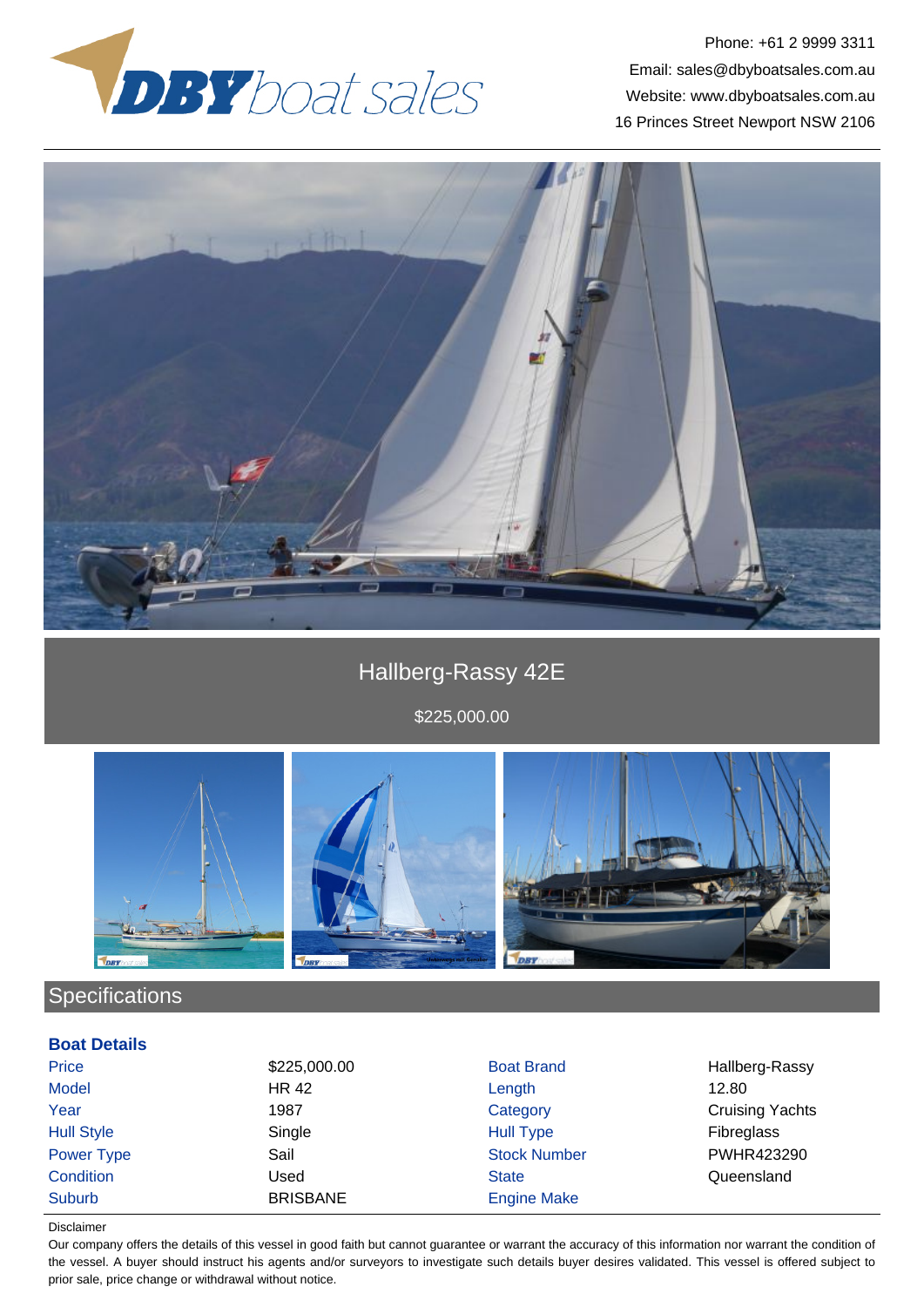

Phone: +61 2 9999 3311 Email: sales@dbyboatsales.com.au Website: www.dbyboatsales.com.au 16 Princes Street Newport NSW 2106

### **Description**

1987 Hallberg-Rassy 42E now for sale exclusively with DBY Boat Sales.

The Hallberg-Rassy 42E is named in honour of its designer, Olle Enderlein and 255 hulls were built from 1980 to 1991. This 1987 model is one of the finest examples of the Hallberg-Rassy ethos and features all of the firm's signature design elements, a centre-cockpit layout, a flush teak deck crowning a high-freeboard hull, a distinctive fixed windshield, and a well-appointed mahogany interior. She is superbly set up for her intended use as a long distance bluewater cruiser.

Exclusively for sale through DBY Boat Sales, cruisers who value these boats will not be disappointed upon a detailed inspection of this exceptionally well kept and heavily upgraded yacht.

Hallberg-Rassy is one of the most respected builders in Europe and their reputation is reflected in the 42E's construction. Build quality, both structurally and cosmetically, are exceptionally good. The hull is solid fiberglass stiffened with stringers and fully tabbed bulkheads; the deck is cored with PVC foam. The joint is glassed over, so the hull and deck together form a monocoque structure. The iron ballast is encapsulated within the long fin keel.

Hallberg-Rassy 42Es have integral fiberglass water tanks that are bonded to the hull (further stiffening the structure). The fuel tanks are stainless steel and come fitted with sump pumps, a useful detail neglected by most builders. The rudder, mounted on a full skeg, is built around a bronze stock, an impressive feature in a modern boat. On this fine example, there is a near new canvas extension from the rigid windscreen-spray dodger which cleverly overlaps to an even greater bimini over the entire helm area. The yacht has full boat storage covers from bow to stern.

The interior joinery work is in excellent condition and features a wealth of hand-rubbed mahogany, both in bulkheads and in the furniture components. The accommodation plan is straightforward for a boat of this type, with the exception of the enormous aft cabin. The aft cabin features a split single and double berth arrangement rather than one large island or athwartship double. The split-berth arrangement is preferable when the boat is underway, as two persons can sleep more comfortably in a seaway in separate lateral berths. The aft cabin has a private ensuite with manual marine head. Separate shower. The forward stateroom also has a fully enclosed private ensuite with electric toilet and holding tank.

The saloon, with opposing full-length settees separated by a fixed drop-leaf table, has four potential sea-berths, as the back supports for the side settee's can swing up to form upper pilot berths. The boat can thus theoretically sleep a total of nine people if required.

As for its sailing characteristics, the 42E was originally configured in more than 1 option. This 42E is the preferred sloop rig with a 2.05m draft. Those most interested in windward performance favour the sloop rig and 2.05m draft. The vast majority of 42Es were delivered in this configuration (a reflection of its European origin). The in-mast furling design is so simple to use and that alone, makes for more easy and more enjoyable sailing. The staysail and genoa are both on drum furlers with all lines coming back to the cockpit. All sails are 2015 plus additional spare sails are stored below. A spinnaker and gennaker, both in easy to deploy socks are both in as new condition.

Take a peek below the waterline, and you'll see the boat's hull form is quite conservative. The keel, though technically a fin, is but one step removed from a classic CCA keel with a cutaway forefoot. The boat's performance, therefore, is solid. It tracks incredibly well in a seaway, has a very comfortable motion, and is exceedingly stable,

Disclaimer

Our company offers the details of this vessel in good faith but cannot guarantee or warrant the accuracy of this information nor warrant the condition of the vessel. A buyer should instruct his agents and/or surveyors to investigate such details buyer desires validated. This vessel is offered subject to prior sale, price change or withdrawal without notice.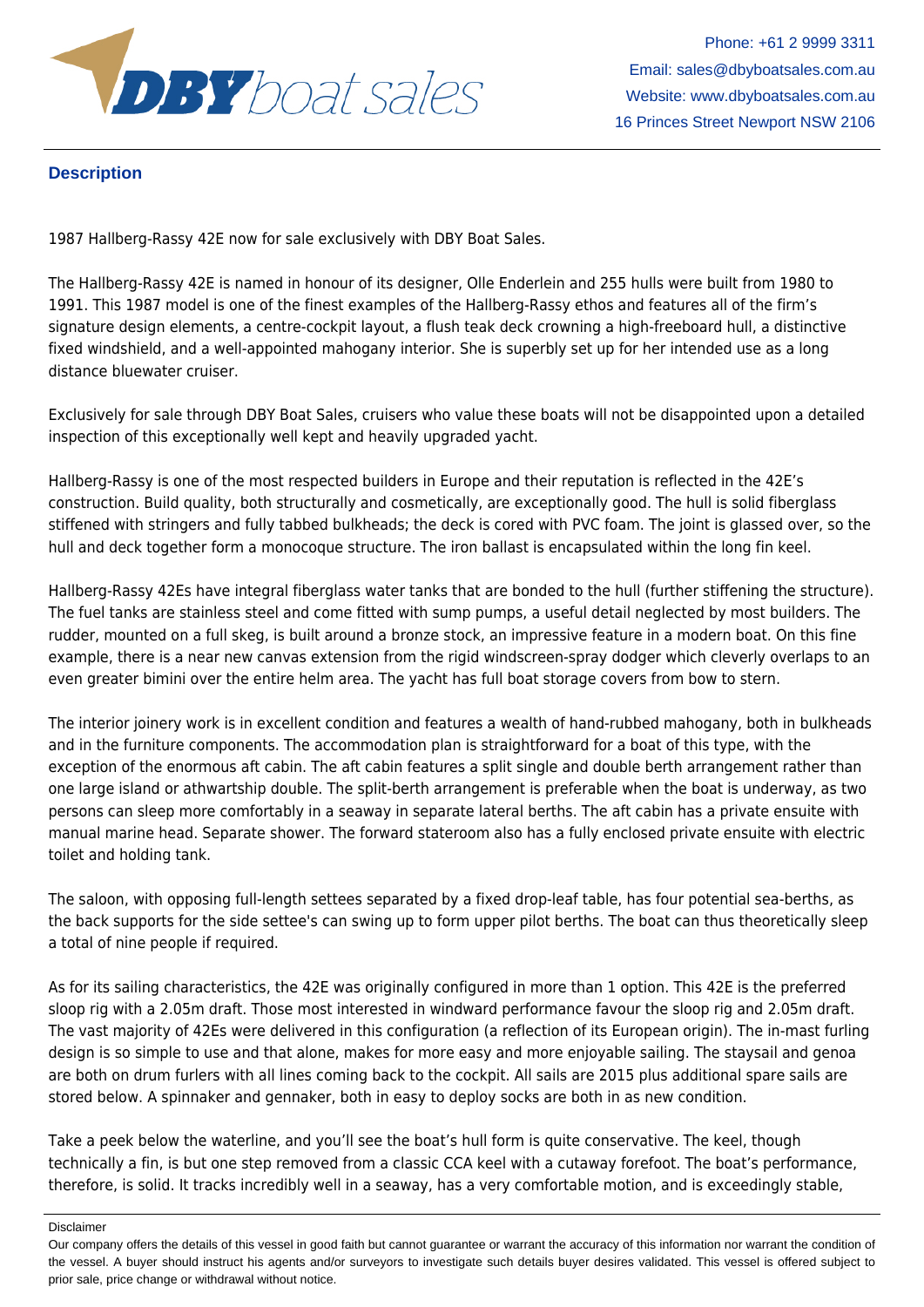

Email: sales@dbyboatsales.com.au

thus has a great reputation as a bluewater boat. It is faster and more weatherly than most full-keel boats.

For cruisers who rely on engines as much as their sails, the 42E (as is true of most Hallberg-Rassys) is a very efficient motorsailer. The four-cylinder Volvo Penta diesel has been meticulously serviced and maintained and is showing around 2,900 hours on the meter. A generator sits alongside the primary engine and can easily run the demands of all power requirements. She is fitted with a diesel warm air ducted heater to all cabins and bathrooms which keeps her warm and dry. There is also a cold air A/C option for the tropics via shore power or the 4kva gen set.

In terms of its electrical systems, this 42E is currently owned by a Swiss electrical engineer and is flawless. The house battery bank, consisting of six 12-volt batteries, plus a dedicated engine start and also a dedicated gen set start battery, all with isolator switches, which should ensure there is ample power to get you started no matter what happens. The entire electrical main board has been re wired in 2018. The bow thruster is a nice powerful option on this yacht and makes docking far less stressful. The large 2-speed electric primary winches are a nice touch and the anchor windlass has controls at the helm and bow which are very nice features when shorthanded. The water maker is nicely located under the V berth and is a powerful 12 volt 80 lph model.

An inflatable dinghy rests on stainless steel transom mounted davits which also support triple rigid solar panels. There are 2 additional flexible solar panels giving a total of 650 watts plus a SuperWind wind generator is mounted on the transom. A 2000 watt Victron 240v Inverter/charger is also fitted. Safety gear is comprehensive as you would expect from an experienced Swiss couple and includes a 4 person life raft with EPIRB which was purchased April 2022.

| <b>Features</b>                   |                                              |
|-----------------------------------|----------------------------------------------|
| <b>Designer</b>                   | Olle Enderlein                               |
| <b>Builder</b>                    | Hallberg-Rassy                               |
| Water (Potable) Capacity (I)      | 790                                          |
| <b>Hull Construction Material</b> | Fibreglass                                   |
| <b>Hull Type</b>                  | Mono                                         |
| <b>Deck Construction Material</b> | Fibreglass                                   |
| <b>Country Origin</b>             | Sweden                                       |
| Length (feet)                     | 42'4                                         |
| Length (m)                        | 12.8                                         |
| Length Waterline (m)              | 10.5                                         |
| Beam/Width (feet)                 | 12'5                                         |
| Draft $(m)$                       | 2.05                                         |
| Draft (feet)                      | 6.9                                          |
| <b>Keel/Ballast</b>               | Encapsulated keel with skeg protected rudder |
| <b>Number of Helms</b>            | 1 x Wheel with autopilot                     |
| <b>Number Of Engines</b>          | 1                                            |
| <b>Engine Standard</b>            | Volvo Penta                                  |
| <b>Stroke</b>                     |                                              |

Bluewater cruising yachts don't come any more ready to go than this one so give us a call on 02 9999 3311 or email ussales@dbyboatsales.com.auto arrange an inspection.

Disclaimer

Our company offers the details of this vessel in good faith but cannot guarantee or warrant the accuracy of this information nor warrant the condition of the vessel. A buyer should instruct his agents and/or surveyors to investigate such details buyer desires validated. This vessel is offered subject to prior sale, price change or withdrawal without notice.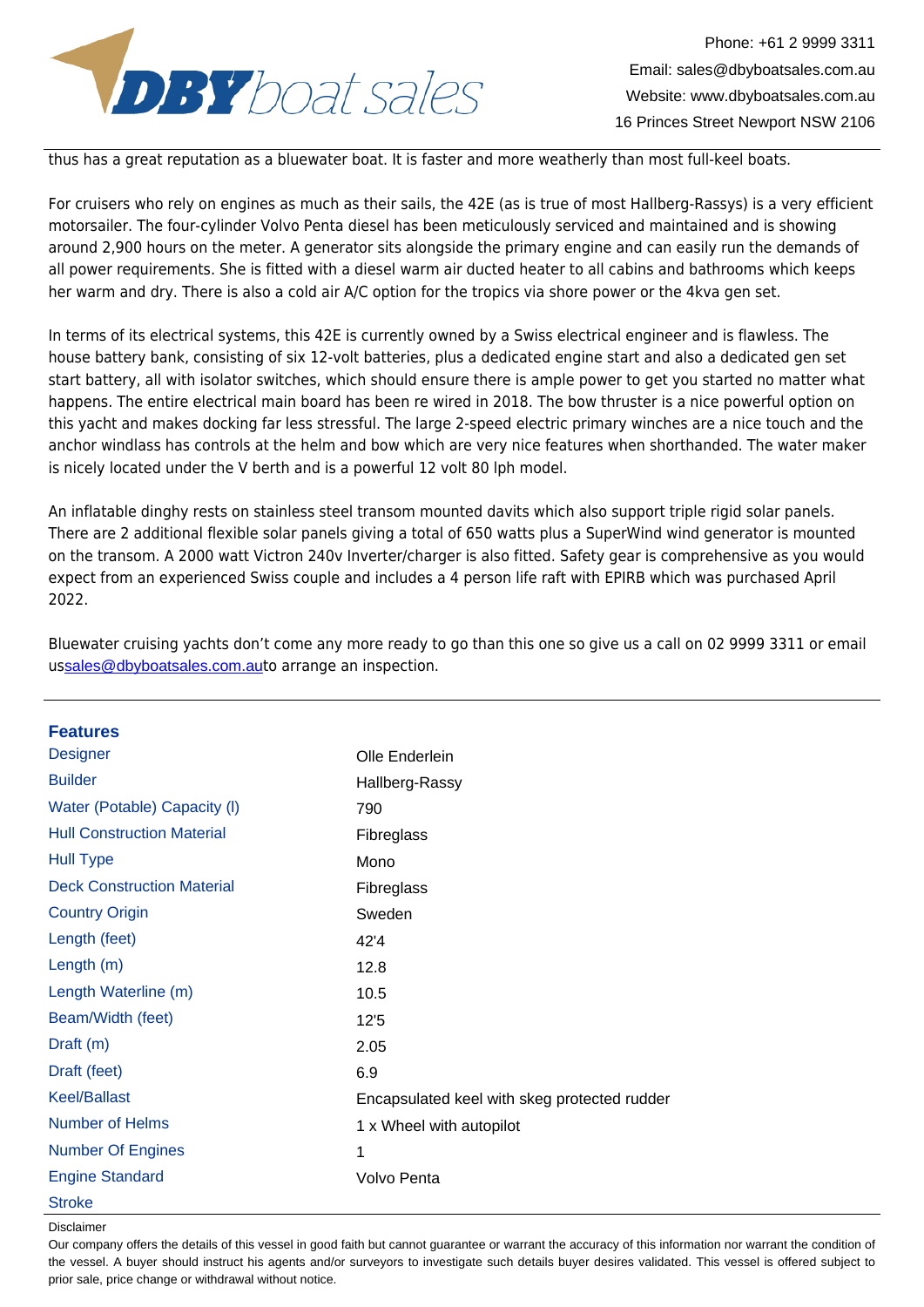

Immaculate, located under cockpit area with good access to all sides. Heat

4 single bunks in saloon area, double and single in huge aft cabin.

| <b>Engine Hours</b> | 2903  |
|---------------------|-------|
| <b>Drive Type</b>   | Shaft |
| Engine Room         | Imma  |

Generator **Generator** MPW diesel 4kva gen set Number of Batteries **8** in total, 6 house, 1 engine and 1 gen set start Fuel Type Diesel Number of Fuel Tanks 2 stainless steel Fuel Tank Capacity (L) 420 Propeller 4 blade feathering Steering System Stainless steel wheel, chain and cable to quadrant plus autopilot. Bow Thruster Yes Accomodation Notes **Large V** berth forward with private ensuite fully enclosed. Separate shower.

Number of Berths 9 Number of Showers 2 Shower Type hot and cold pressurised Number of Toilets 2002 Toilet Type 1 electric plus 1 manual marine Air Conditioning **Cold air A/C plus diesel heating plus 12v fans throughout.** Holding Tank (L) 60 Galley Notes **Brand new gas stove and oven, L shaped galley with hot and cold** 

Stove Stove **Brand new 2 burner stove top and oven.** 

Refrigeration 12v deep chest style Number of Sinks 2 Entertainment and Appliances Notes Kenwood AM/FM/CD sound system with speakers. Anchor / Winch Electric winch with controls at helm and the bow. Bilge Pump 2 x auto plus 1 x manual gusher. Deck Gear **Electric 2** speed self tailing winches, dorades, prism deck lights, boat

Mast/Rigging **Aluminium mast with 2 spreaders and boom with original standing rigging,** 

Sail Inventory **2015** in mast Elvstrom furling main, 2015 Genoa and staysail on furlers,

Electrics Re-wired 2018, 6 house batteries, engine crank plus gen set crank, all with

spinnaker in sock as new plus gennaker in sock as new, spare set of used

hooks, fenders, jack stays, dock lines, 2 spinnaker poles, teak swim

Disclaimer

Our company offers the details of this vessel in good faith but cannot guarantee or warrant the accuracy of this information nor warrant the condition of the vessel. A buyer should instruct his agents and/or surveyors to investigate such details buyer desires validated. This vessel is offered subject to prior sale, price change or withdrawal without notice.

sails.

Shaft with dripless seal

and sound insulated.

Saloon - 1.9m headroom.

pressurised water plus filtered drinking water.

platform plus stainless steel swim ladder.

renewed running rigging throughout.

4